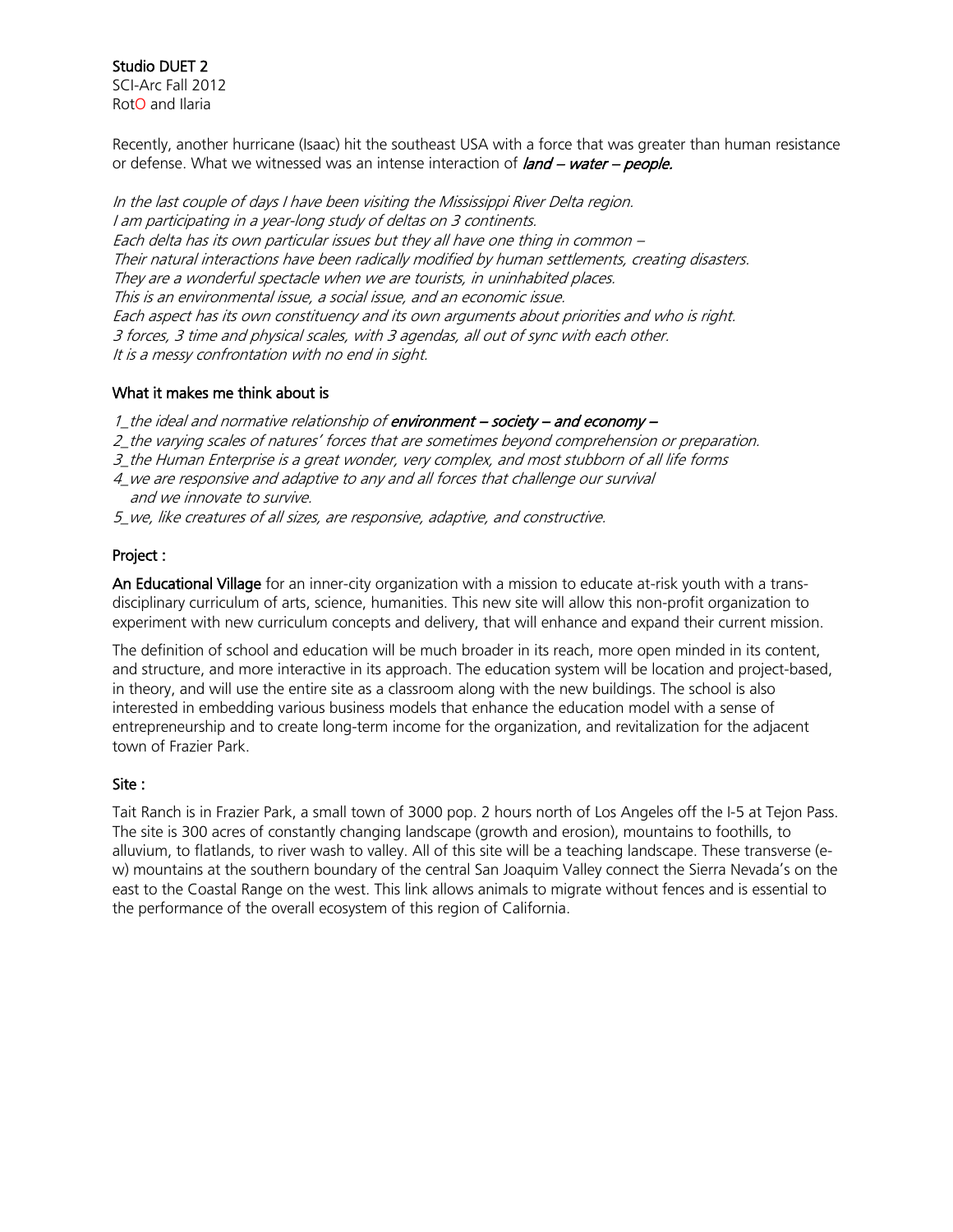Program : education, play, recreation, commerce, agriculture, civic engagement, and residential,

An education village, a retreat, a conference center, a leadership institute, a think-do institute, a festival headquarters, a park, a store, a restaurant for experimental chefs, a community center, a city hall, and parade grounds, a community farm, markets, botanical gardens, research center, and natural history center.

# Q 1

"Is it possible to have the sensibilities and values of an agrarian society, the density of a rural village, and the intensity of urban life?"

The project will work to answer these questions that will be the trigger for our curiosities and imagination as we explore the inevitable relationship of humans and their ever-changing environmental contexts.

# Q 2

"Is it possible to conceive a grand ecology integrating a society of people that are purpose driven, the natural and reconstructed environment they inhabit, and an economic strategy that is resilient?" We will compare the conceptual structures of environment, society, and economy and metaphorically convert them into conceptual structures for landscape and architecture.

### the Themes

| Time           | scale, interval duration                                           |
|----------------|--------------------------------------------------------------------|
|                |                                                                    |
| Light          | outer light of nature gives meaning to the inner light of the mind |
|                |                                                                    |
| Cosmology      | single coherent framework of knowing                               |
| Transformation | transition from one medium or state to another                     |
| Symmetry       | mirroring, conservation of energy, equilibrium                     |
| Cooperation    | an evolutionary imperative, biological necessity                   |
| Play           | intrinsically motivated activity and central to learning           |
| Pattern        | index of matter energy and form over time                          |

## the format

| Visual Thinking   | conversion of words into images         |
|-------------------|-----------------------------------------|
| Systems Thinking  | dynamic relationships of parts to whole |
| Creative Dialogue | art of listening                        |

## the Concept

| Cosmology      | to see the world as spontaneous and whole         |
|----------------|---------------------------------------------------|
| Beginners Mind | to see the world as if for the first time         |
| Evolution      | to see the world as a process of change over time |

### the Words

| Process | inter-activity      | (on becoming) |
|---------|---------------------|---------------|
| Order   | inter-relationships | (on meaning)  |
| Unity   | inter-dependence    | (on being)    |

## the Other Words

- responsive, adaptive, constructive
- complexity, continuity, coherence, conversion, convergence, conservation, cooperation
- subjective, objective, projective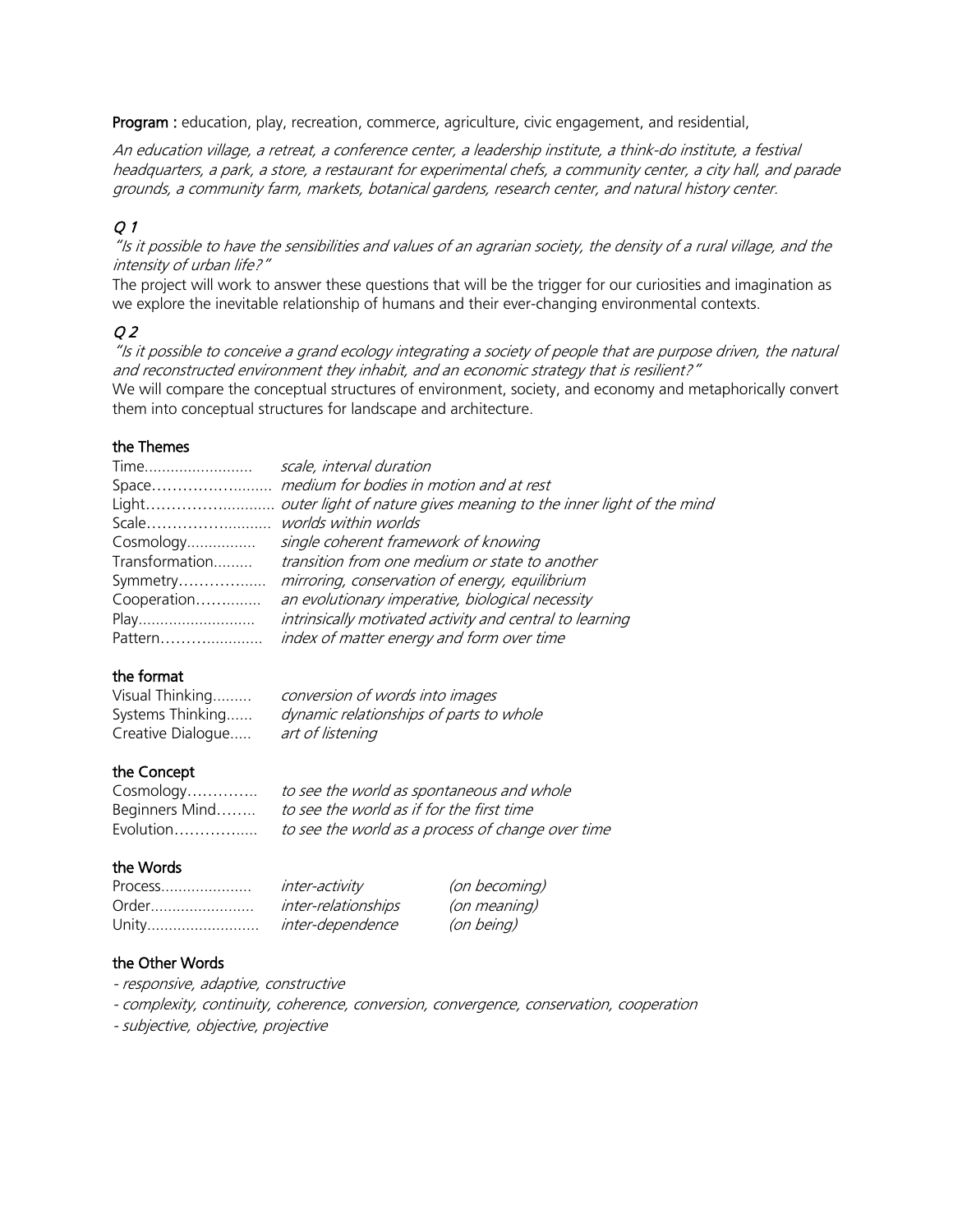### the Questions

| time structures |
|-----------------|
| intuition       |
| faith to reason |
| social          |
| $e$ conomv      |

"Is it possible to have a long-term vision in a short cycle world?" "Is it possible that at the moment of birth we are all knowing?" "What was gained or lost when alchemy became chemistry?" "Is it possible that cooperation is an evolutionary imperative?" economy.................. "Is it possible that we are 'hard wired' for scarcity and not abundance?"

### postscript

Land as varied and unique as Tait Ranch has many natural assets, most significantly its location, natural terrain, and water. The objective of an environmental and land use planning study parallel to a concept design proposal will be to identify these assets and propose ways to unpack their intrinsic value for the long and short-term benefit of SEA, the community it serves, and its neighbors in Frazier Park. For 40 years SEA has quietly gone about its work improving the lives of children and families through education with the long-term intention of strengthening the communities of these individuals. It has conceived, invented, and developed programs and their delivery systems that work. Some of these programs are scalable in ways that could extend SEA's reach into the wider world.

# From Dirt to Dollars and Beyond

### "Is it possible to do good and do well at the same time?"

SEA and its programs have great value to its students and the entire organization.

Tait Ranch with its varied landscape can be used for a very broad range of uses. Teaching and learning, farming and food production, marketplace, high school, recreation, local civic events, environmental research and restoration, and active sports. Our objective is to leverage the natural assets of the site, for teaching and to create revenue streams for SEA. Tait will be used for events, festivals, weddings, and for farming and marketplace, light manufacturing, and experimental education programs. In 40 years, SEA has grown into a unique non-profit community organization, that works with inner city young adults and their families, teaching them life-long knowledge and skills. The process for imagining the potential and unpacking the value of TAIT will open the window to new ideas that extend SEA's reach while enhancing existing programs and projects. This is a great opportunity.

### Vision and Action

### "Is it possible to move forward with Vision and a sense of urgency?"

"Yes, and this relationship is essential to the long-term survival of any living organism, especially a human learning organization. The development of a strategic plan is essential to making short-term decisions in the broader context of a long-term vision. This is effective and efficient. It is a way to build into any day-to-day process, a mechanism for change that is coherent and flexible. Also, it is the basis for any system to operate with purpose, direction, and an economy of means.'

Principle : Conservation (memory) and Change (action)

### Learning from Others

### "Is it possible to learn how we learn, individually and collectively, from each other and from nature?"

"Yes, this is possible and easy to do by using the concept of out-sourcing.

The quickest and most economical way to initiate change in an organization is to use the model of 'open source system.' There are a lot of people with a depth of knowledge, advanced ideas, and sound practices in many fields who are willing to participate and share knowledge and skillsets when the opportunity arises. Bringing these people to the site with the ambitions of a curator and creating an intense matrix of activities like a social director with a vision will be the beginning of unexpected growth of learning. Collective learning shapes the evolution of human societies.

We learn more, faster when we are in proximity to others.